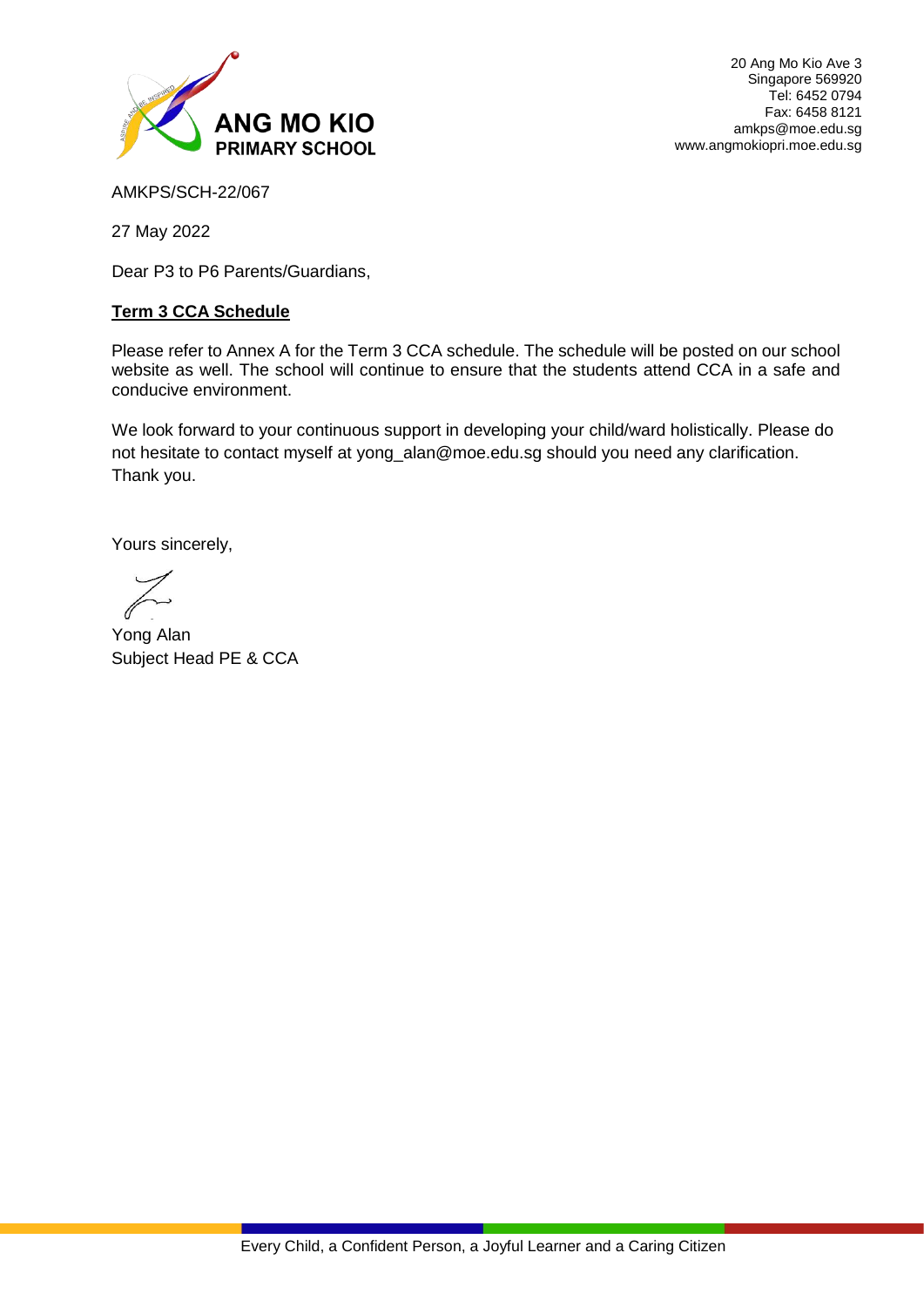## **Annex A**

I

| <b>CCA</b>             | <b>Levels</b>              | <b>Dates</b>                                 | <b>Time</b>  |
|------------------------|----------------------------|----------------------------------------------|--------------|
| <b>Basketball</b>      | Monday: P3 & P4            | 27/6, 18/7, 25/7, 1/8, 22/8, 29/8            | 2 pm to 4 pm |
|                        | Friday: P5 & P6            | 1/7, 8/7, 15/7, 22/7, 29/7, 5/8, 12/8, 19/8, | 2 pm to 4 pm |
|                        |                            | 26/8                                         |              |
| <b>Track and Field</b> | Monday: P3 & P4            | 27/6, 18/7, 25/7, 1/8, 22/8, 29/8            | 2 pm to 4 pm |
|                        | Friday: P5 & P6            | 1/7, 8/7, 15/7, 22/7, 29/7, 5/8, 12/8, 19/8, | 2 pm to 4 pm |
|                        |                            | 26/8                                         |              |
| <b>Football</b>        | Monday: P3 & P4            | 27/6, 18/7, 25/7, 1/8, 22/8, 29/8            | 2 pm to 4 pm |
|                        | Friday: P5 & P6            | 1/7, 8/7, 15/7, 22/7, 29/7, 5/8, 12/8, 19/8, | 2 pm to 4 pm |
|                        |                            | 26/8                                         |              |
| <b>Table Tennis</b>    | Monday: P3, P4, P5 & P6    | 27/6, 18/7, 25/7, 1/8, 22/8, 29/8            | 2 pm to 4 pm |
|                        | Friday: P4 and P5          | 1/7, 8/7, 15/7, 22/7, 29/7, 5/8, 12/8, 19/8, | 2 pm to 4 pm |
|                        |                            | 26/8                                         |              |
| <b>Brass Band</b>      | Monday: P3, P4, P5 & P6    | 27/6, 18/7, 25/7, 1/8, 22/8, 29/8            | 2 pm to 5 pm |
|                        | Friday : P3, P4, P5 & P6   | 1/7, 8/7, 15/7, 22/7, 29/7, 5/8, 12/8, 19/8, | 2 pm to 5 pm |
|                        |                            | 26/8                                         |              |
| <b>Badminton</b>       | Monday: P3 & P4            | 27/6, 18/7, 25/7, 1/8, 22/8, 29/8            | 2 pm to 4 pm |
|                        |                            |                                              |              |
|                        | <b>Friday: P5 &amp; P6</b> | 1/7, 8/7, 15/7, 22/7, 29/7, 5/8, 12/8, 19/8, | 2 pm to 4 pm |
|                        |                            | 26/8                                         |              |
| <b>Netball</b>         | Monday: P3, P4, P5 & P6    | 27/6, 18/7, 25/7, 1/8, 22/8, 29/8            | 2 pm to 4 pm |
| Infocomm               | Monday: P3, P4, P5 & P6    | 27/6, 18/7, 25/7, 1/8, 22/8, 29/8            | 2 pm to 4 pm |
| <b>Technology</b>      |                            |                                              |              |
| (computing)            |                            |                                              |              |
| <b>English Drama</b>   | Monday: P3, P4, P5 & P6    | 27/6, 18/7, 25/7, 1/8, 22/8, 29/8            | 2 pm to 4 pm |
| <b>Scouts</b>          | Monday: P3, P4, P5 & P6    | 27/6, 18/7, 25/7, 1/8, 22/8, 29/8            | 2 pm to 4 pm |
| <b>Art and Crafts</b>  | Monday: P3, P4, P5 & P6    | 27/6, 18/7, 25/7, 1/8, 22/8, 29/8            | 2 pm to 5 pm |
| <b>Robotics</b>        | Friday : P3, P4, P5 & P6   | 1/7, 8/7, 15/7, 22/7, 29/7, 5/8, 12/8, 19/8, | 2 pm to 4 pm |
|                        |                            | 26/8                                         |              |
| <b>Red Cross Youth</b> | Friday : P3, P4, P5 & P6   | 1/7, 8/7, 15/7, 22/7, 29/7, 5/8, 12/8, 19/8, | 2 pm to 4 pm |
|                        |                            | 26/8                                         |              |
| <b>Modern Dance</b>    | Friday : P3, P4, P5 & P6   | 1/7, 8/7, 15/7, 22/7, 29/7, 5/8, 12/8, 19/8, | 2 pm to 4 pm |
|                        |                            | 26/8                                         |              |